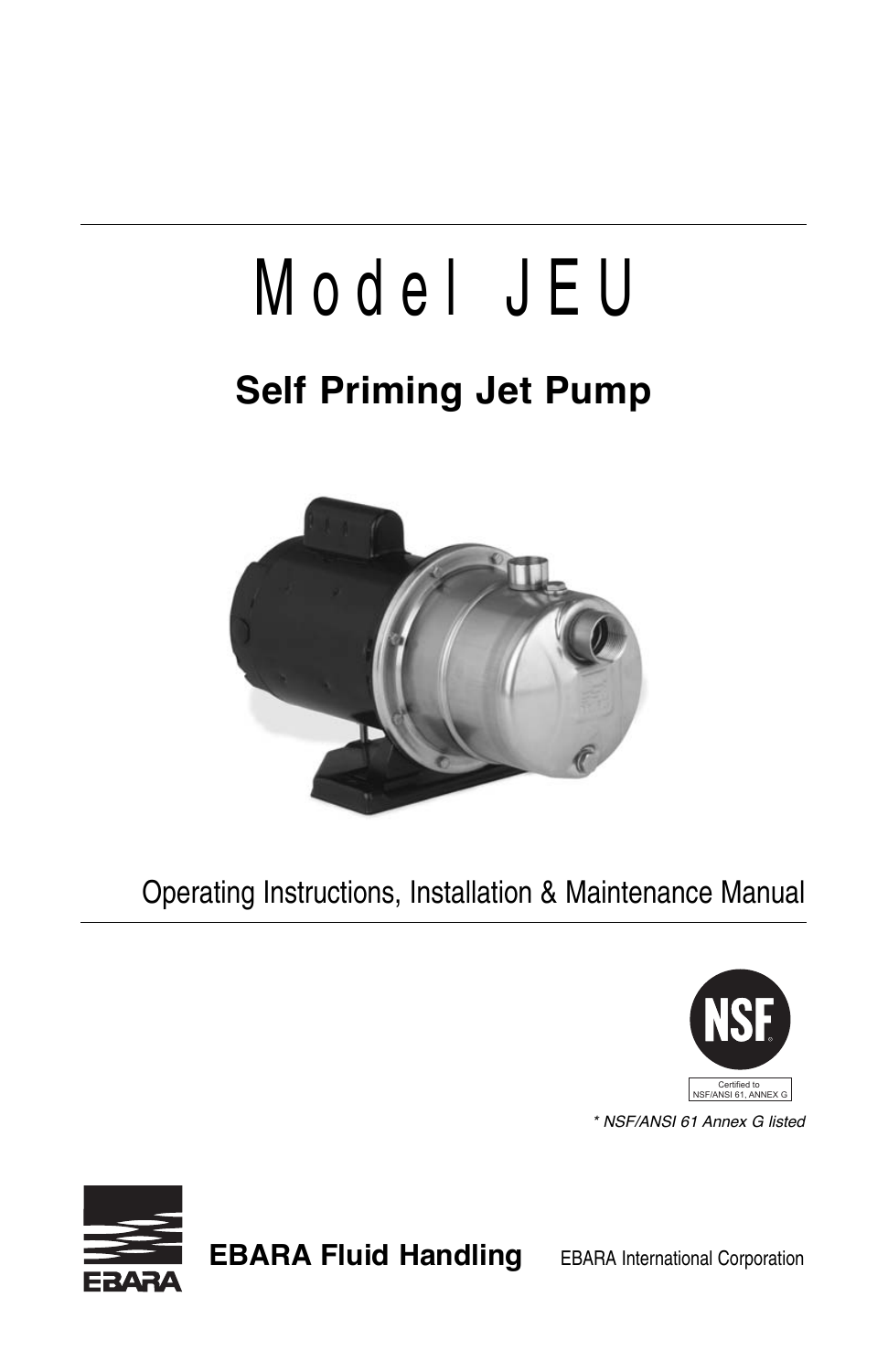#### **Contents**

| <b>Section</b>                            | Page |  |
|-------------------------------------------|------|--|
| Manufacturer and Pump Identification Data | 2    |  |
| <b>Technical Assistance</b>               | 2    |  |
| Introduction                              | 2    |  |
| <b>General Safety Warnings</b>            | 3    |  |
| Description                               | 4    |  |
| <b>Technical Data</b>                     | 4    |  |
| Recommended and Non-Recommended Uses      | 5    |  |
| Handling and Transport                    |      |  |
| Installation                              | 8    |  |
| Assembly and Disassembly                  | 8    |  |
| Preparation for Use                       | 9    |  |
| Use and Start-up                          | 10   |  |
| Maintenance and Repairs                   | 10   |  |
| Troubleshooting                           | 11   |  |

#### **Manufacturer and Pump Identification Data**

#### **Manufacturer Data**

EBARA Italia S.p.A Via Pacinotti, 32 36040 Brendola (VI) Italy Telephone: 0444/401145 Telefax: 0444/400018

#### **Pump Data**

| Description: | Self-Priming Surface Pump |
|--------------|---------------------------|
| Model:       | JEU                       |

#### **Technical assistance**

If the malfunction of the pump is not included in the troubleshooting table (page 11), contact the nearest appointed distributor.

#### **Introduction**

This publication contains all the necessary information and instructions for use and maintenance of your JEU pump.

Follow the instructions provided to obtain optimum performance and correct operation of the pump. For any other information you may require, please contact the nearest appointed distributor.

#### **It is strictly forbidden to reproduce the illustrations and text in this manual, even in part.**

**EBARA** Fluid Handling **WWW.pumpsebara.com** 2  $F \rightarrow 47$  (803) 327-5005 • (803) 327-5097 fax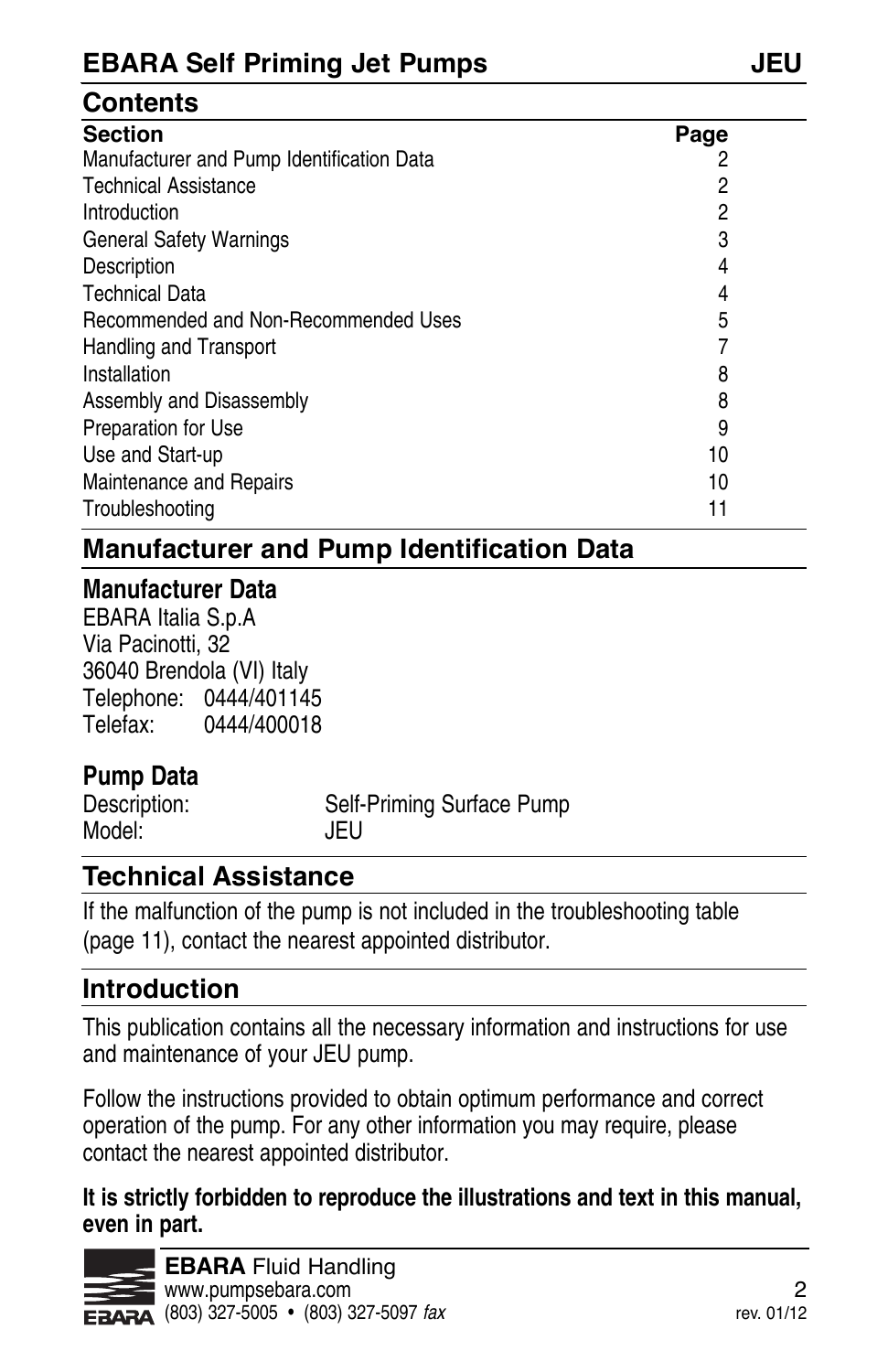#### **FAILURE TO OBSERVE THESE WARNINGS AND/OR TAMPERING WITH THE PUMP RELIEVES EBARA OF ANY RESPONSIBILITY IN THE EVENT OF DAMAGE TO PERSONS OR OBJECTS AND/OR TO THE PUMP.**

before starting the pump it is important for the user to know how to perform all the operations described in this manual and to apply them at all times during use or maintenance of the pump.

There are no RESIDUAL RISKS for JEU pumps. No particular technical skills are required to use a JEU pump.

#### **Preventative Measures to be Taken by The User**



The user must comply with all the accident prevention regulations in force in the country in which the pump is being used. The instructions provided in the Technical Data (page 4) must be followed exactly.



During pump repairs or maintenance, remove the plug from the socket and/or turn off the switch (if provided), thus interrupting the supply of electric power to the pump. This will prevent accidental starting which could cause damage to persons and/or objects.

all maintenance operations, installations or shifting of the pump with the electric system live may cause severe or fatal injury. During operation, avoid moving or shifting the pump.

before using the pump, always check that the cable and all the electric devices are in working condition.

Never start the pump (by inserting the plug in the socket and/or switching on the switch) with bare feet, with your feet in the water, or with wet hands.



JEU pumps are designed in such a way that all the moving parts are protected by the use of casings. EBARA declines all responsibility in the event of damage caused as a result of tampering with these devices.



Each lead or live part is electrically insulated to ground: there is also an additional safety device in that the accessible conductive parts are connected to a ground lead so that the parts within reach do not become electrically charged in the event of failure of the principal insulation.

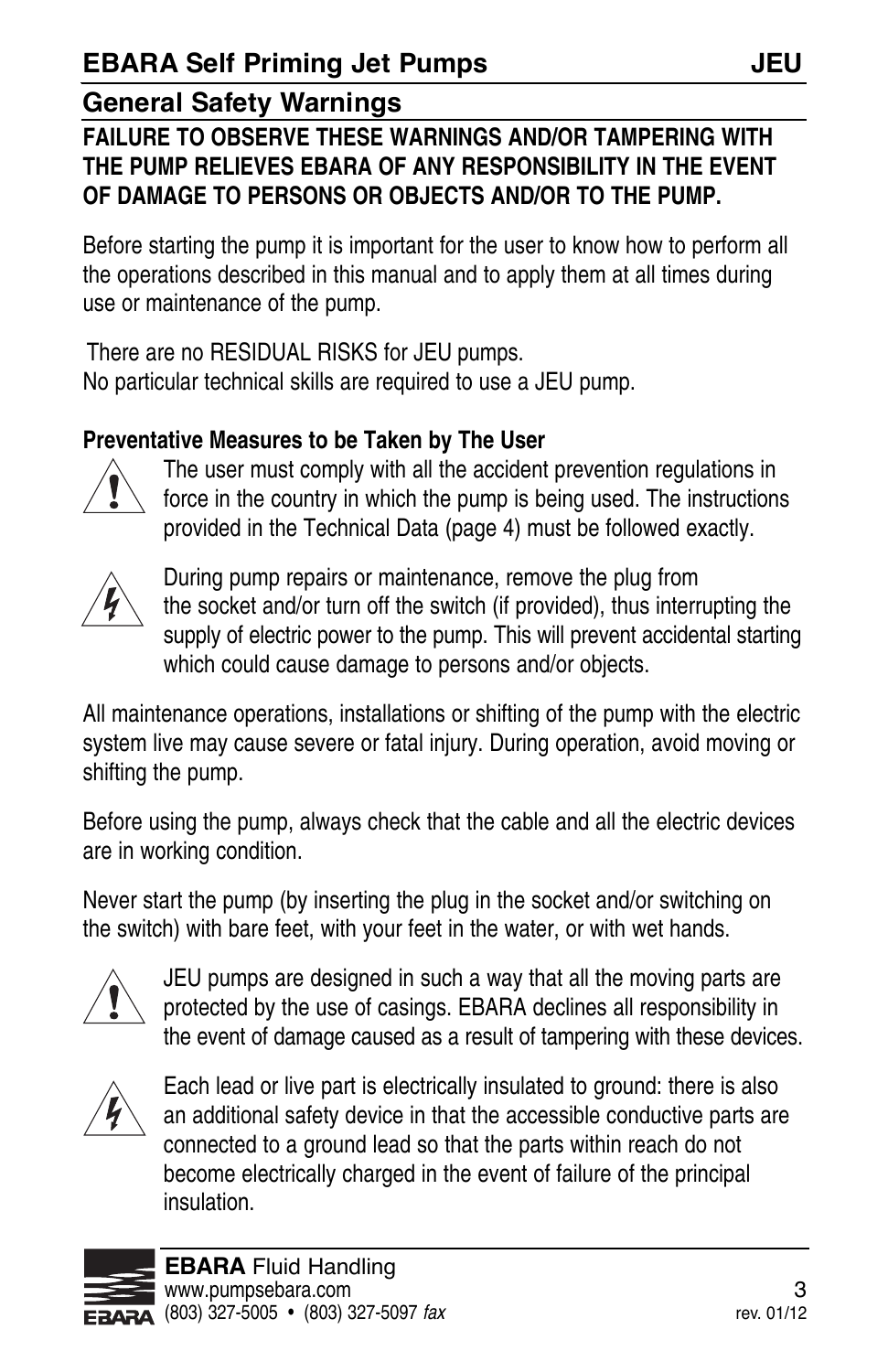#### **Description**

JEU pumps are similar in function and construction with the only differences:

- power
- flow rate
- head
- electric power supply (single-phase or three-phase)
- weight
- dimensions

JEU pumps are used for lifting and handling water, even at high temperatures (Technical Data). Due to the small construction and ease of transport, the JEU pump can be used for fixed or temporary installations, with easy disconnection from the system/application.

They are particularly silent-running pumps with good hydraulic performance. The **venturi nozzle** system allows an increase in pressure, exceptional operating safety, and suction from a well with a depth of about 25 ft.

The pumps are guaranteed to have a long life and constant performance if used according to the specifications as outlined on pages 8 and page 11.

| <b>Technical Data</b>                                                                                                                                                                                                        |                                                                                                                                                                  |
|------------------------------------------------------------------------------------------------------------------------------------------------------------------------------------------------------------------------------|------------------------------------------------------------------------------------------------------------------------------------------------------------------|
| <b>Pump Technical Data</b><br>Max. fluid temperature<br>Max. suction depth<br>Max. working pressure                                                                                                                          | $45^{\circ}$ C<br>25 feet<br>6 bar                                                                                                                               |
| Type of impeller                                                                                                                                                                                                             | closed                                                                                                                                                           |
| Type of seal on the shaft<br>Type of bearing<br>Suction diameter<br>Discharge diameter<br>Impeller material<br>Liner material<br>Shaft material<br>Venturi group material<br>with diffuser<br>Max. number of starts per hour | mechanical seal<br>shielded ball bearing<br>$1\frac{1}{4}$ " NPT thread<br>1" NPT thread<br>stainless steel<br>stainless steel<br>stainless steel<br>noryl<br>40 |

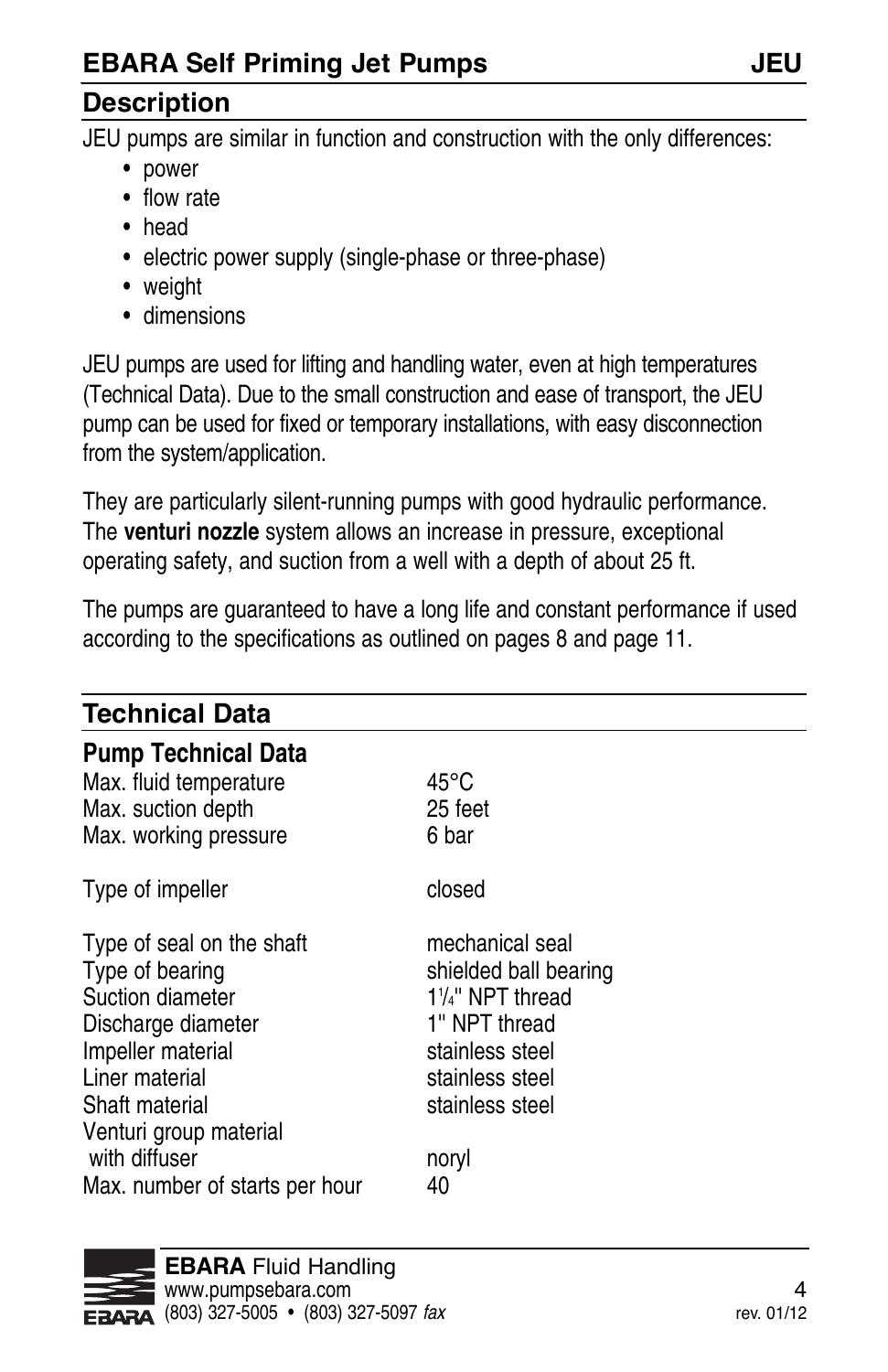#### **Recommended (and Non-Recommended) Use**

#### **WARNING:**

**Failure to respect the prescribed limits constitutes a situation of use that is technically improper and endangers the safety of persons; RELIEVING EBARA OF ANY RESPONSIBILITY IN THE EVENT OF ACCIDENTS TO PERSONS OR DAMAGE TO OBJECTS OR TO THE PUMP AND ALSO RENDERING THE WARRANTY VOID.** 

#### **Recommended Use**

JEU pumps may be used for handling water in domestic systems including:

- for lifting and distributing water in domestic systems, in continuous or intermittent duty;
- for increasing the water supply mains pressure in derivations;
- for automatic water distribution with small or medium-size autoclave reservoirs;
- for emptying tanks and reservoirs;
- for irrigating and watering gardens:
- for supplying water under pressure to houses;
- for washing vehicles;
- for small autoclaves with automatic operation, with a preloaded air cushion and interchangeable diaphragm made of special rubber for food use. They maintain constant pressure in the system and also ensure that the necessary amount of water is supplied to all the user points.

Use the pump in keeping with its technical specifications (page 4).

#### **Non-Recommended Use**

JEU pumps cannot be used for handling dirty water or water with suspended bodies, water containing acids and corrosive liquids in general, water with temperatures higher than 45°C, seawater, flammable and generally dangerous liquids.

JEU pumps must never be allowed to run without water.

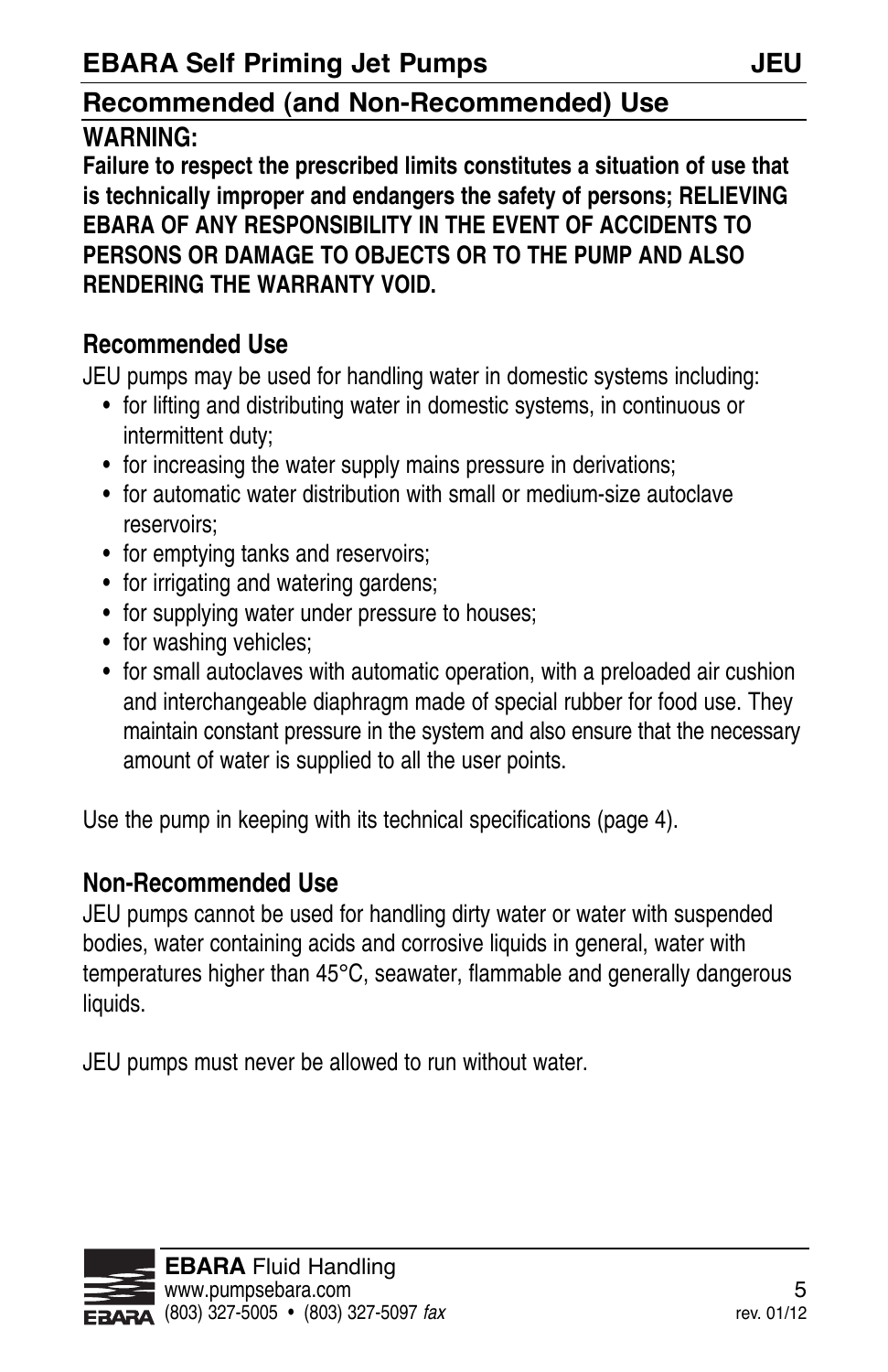#### **Ebara Self Priming Jet Pumps JEU**

#### **Handling and Transport**

#### **Unpacking**

Check that there are no breaks or severe dents in the packing. If there are, point this out immediately to the person who delivered the material. after removing the pump from the package, check that it has not suffered any damage during shipping. If damage is found, inform the distributor **within 8 days of delivery**. Check that the specifications stated on the plate of the pump are the same as requested in your order.

#### **Handling and Disconnecting**



#### **WARNING:**

**FAILURE TO FOLLOW THESE INSTRUCTIONS MAY CAUSE THE PUMP TO FAIL, SUFFERING SEVERE DAMAGE.** 



#### **DO NOT USE THE POWER CABLE TO LIFT OR DRAG THE PUMPS.**

#### **To handle or disconnect the pump you must:**

- remove the plug from the power socket and/or turn off the switch (if included);
- remove the discharge pipe if necessary;
- remove the suction pipe if necessary;
- roll up and hold the electric power cable in your hand;
- lift the pump in both hands;
- if the pump has a handle, fit it and anchor it well.

If the pump is set up for fixed applications, perform the following operations to move it; however, before lifting it, unscrew the screws that fasten the pump to the surface that it stands on.

#### **Transport**

The pump is packed in a cardboard box for transport; as its total weight and bulk are not excessive shipping presents no problems. However, check the total weight marked on the box.

before installation, check that the characteristics stated on the plate of the pump are the same as you requested in your order and ensure that it has suffered no damage.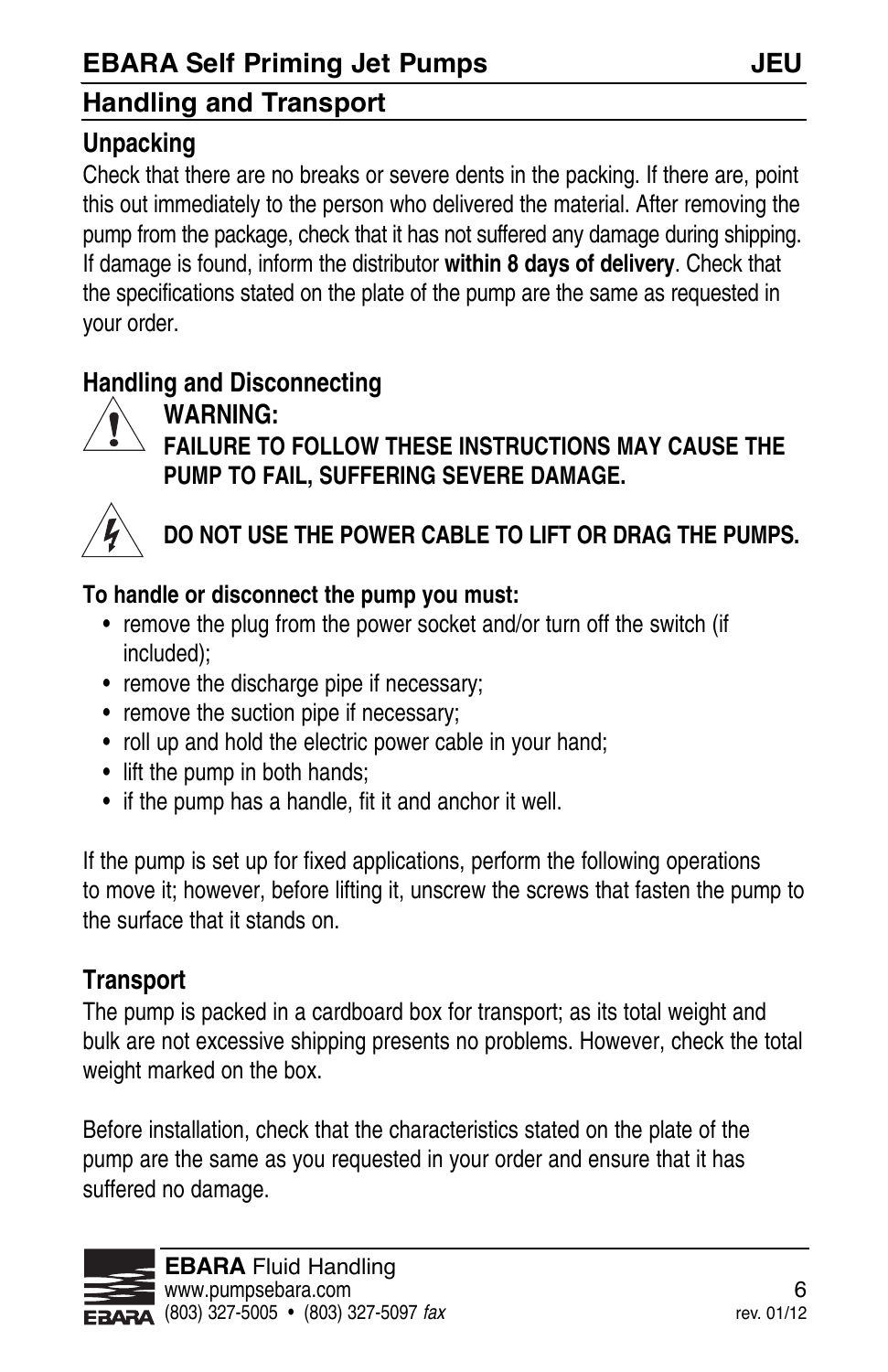#### **WARNING** – **TO LIFT OR LOWER THE PUMP, USE A ROPE FIXED TO THE HANDLE. NEVER USE THE ELECTRIC POWER CABLE.**

- a)Use plastic pipes with a certain degree of rigidity or metal pipes, to prevent them from collapsing under the vacuum that is created during suction.
- b)If using flexible pipes or hoses for suction or distribution, avoid bending them to prevent choking or blockages due to treading on them or twisting them.
- c) Seal any connections in the pipes: air infiltration in the suction pipe have a negative influence on pump operation.
- d)The suction pipe must have a foot valve and filter to prevent the entry of foreign bodies.
- e)The end of the suction pipe must be immersed at a depth of at least twice the diameter of the pipe; it must also be at a distance of at least one and a half times the pipe diameter from the bottom of the tank.
- f) On the discharge pipe, at the output of the pump, it is advisable to fit a noreturn valve (with quick closing, to reduce water hammer) and a gate valve, in this order.
- g) Anchor the pipes to the tank, or to fixed parts, so that their weight is not borne by the pump.
- h) Avoid using too many curves and valves in the system.
- i) For suction depths greater than 12 feet, use a pipe with a larger diameter to obtain better performance.

#### **Fixed Installation**

- a)The pump must be placed on a level surface, as near as possible to a source of water.
- b)When positioning the pump, observe the minimum required distances from walls, so as to allow functioning, use and maintenance operations in safe conditions.
- c) Use pipes with a suitable diameter (see page 4) fitted with threaded couplings, and screw them onto the suction and discharge of the pump.
- d)Using a drill bit or a pen, mark the centers of the four holes for fixing the base of the pump to the surface on which it is to stand.
- e)Move the pump aside for a moment and drill a hole in each center. The holes must be sufficiently deep to take a plastic expansion plug of suitable dimensions.
- f) Check that the pump pipes are correctly positioned, then tighten the screws until the pipes are blocked in place.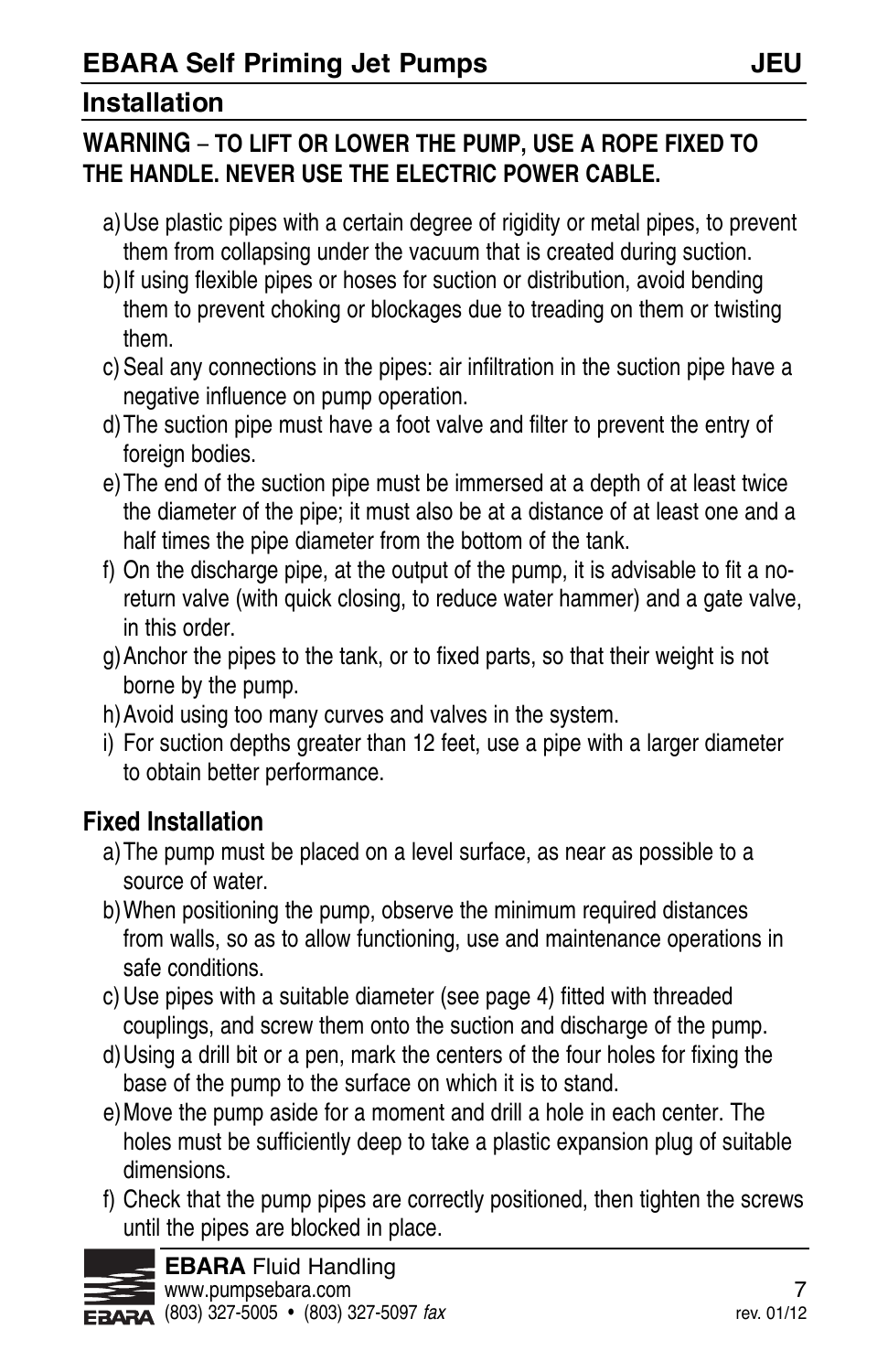#### **Installation (continued)**

#### **Temporary Installation (For Temporary Use)**

- a)The pump must be placed on a level surface, as near as possible to a source of water.
- b)When positioning the pump, observe the minimum required distances from walls, so as to allow functioning, use and maintenance operations in safe conditions.
- c) Use pipes with a suitable diameter (see page 4) fitted with threaded couplings, and screw them onto the suction and discharge areas of the pump.

#### **assembly and Disassembly**

The pump has no separate accessories, so no assembly is required for installation.

If the pump has to he disassembled (due to breakage or any other reason), the user must notify their distributor or Ebara International Corporation.

#### **FAILURE TO COMPLY WITH THIS RENDERS THE WARRANTY VOID**.

#### **Preparation for Use**

On three phase JEU pumps, check the direction of rotation of the motor. The impeller must turn in a clockwise direction when viewing the pump from above (see the arrow on the pump). As it is not possible to check the direction of rotation of the impeller visually, proceed as follows: before anchoring the pump in the system and without the pipes, connect the power cables to the electric panel and switch on the main switch for a moment; the direction of rotation of the fan that cools the motor of the pump is the same as the direction of rotation of the impeller. If it is turning in the wrong direction (that is counterclockwise), invert two of the three leads on the motor base.

#### **Electrical Connection AVOID GETTING THE BASE WET OR DAMP WHEN CONNECTING THE PUMP.**

#### **THE ELECTRICAL CONNECTION MUST BE CARRIED OUT BY A TRAINED ELECTRICIAN.**

**FOR BOTH THE THREE-PHASE AND THE SINGLE-PHASE VERSION, EBARA RECOMMENDS FITTING A HIGH-INTENSITY DIFFERENTIAL PRESSURE SWITCH IN THE ELECTRIC SYSTEM (0.03A).**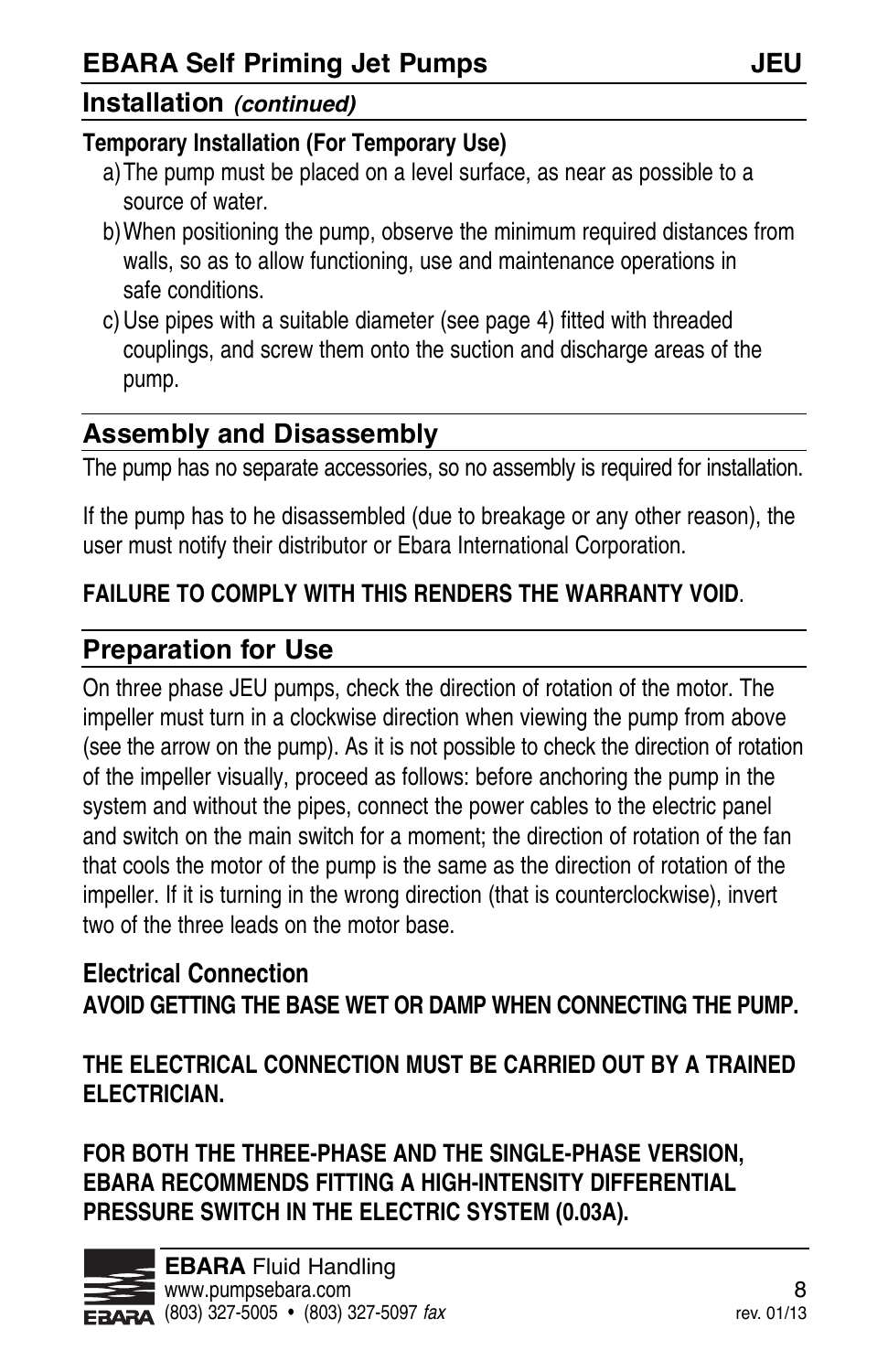#### **Preparation for Use (continued)**

#### **Electrical Connection (continued)**



- For connection to the power mains, use a cable complying with IEC standards with a suitable section (bearing in mind the installed power, as on page 4) and a suitable length; remember also the mains voltage and polarity (page 4).
- The power cable must be connected to the terminals as illustrated in the wiring diagram.
- The mains must have an efficient ground system complying with the electrical standards in force in the users country; the installer is responsible for checking this.

#### **Single Phase Version**

The pump must preferably be fed by means of an electric panel with a switch and fuses. The electric panel must be prepared by a trained electrician.

#### **Three Phase Version**

The three phase version does not have an internal motor protector, therefore the protection against overload must be supplied by the user. The pump must be fed by means of an electric panel with switch, fuses and a thermal switch set at the current absorbed by the pump. The electric panel must be prepared by a trained electrician.

#### **Filling the Pump**

#### **WARNING – THIS OPERATION MUST BE PERFORMED WITH THE ELECTRIC BASE OF THE MOTOR COMPLETELY CLOSED.**

- a)Unscrew the hexagonal cap located on the top of the pump body, in front of the delivery union.
- b)Using a funnel, fill the pump body with water until it overflows.
- c) Screw the hexagonal cap back on until it is firmly locked, to prevent air infiltration.

#### **Adjusting and Registering**

Check that there are no leaks in the system.

Ensure that the pump does not vibrate abnormally during operation, is not too noisy, and does not have large variations in pressure and electric absorption. If any of these are found, refer to page 11.

**Ebara** Fluid Handling www.pumpsebara.com 9 (803) 327-5005 • (803) 327-5097 fax rev. 01/12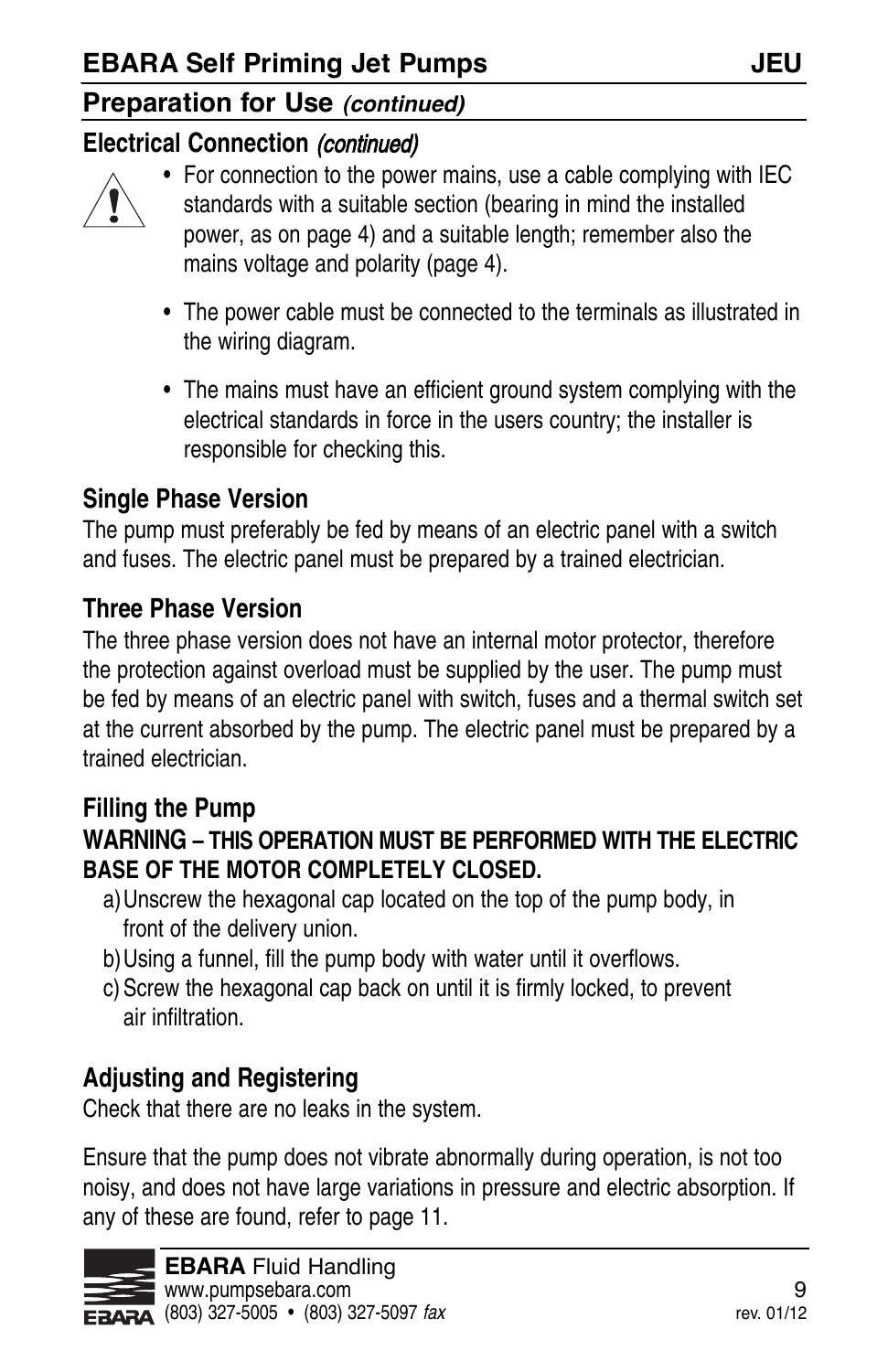#### **Use and Start-up**

#### **WARNING – NEVER RUN THE PUMP WITHOUT WATER. LACK OF WATER MAY CAUSE SEVERE DAMAGE TO THE INTERNAL COMPONENT.**

#### **General Warnings**

STARTING – When the pump is up to operating speed, open the discharge valve to obtain desired capacity or pressure.

**WARNING! DO NOT ALLOW THE PUMP TO RUN WITH THE DISCHARGE VALVE TIGHTLY CLOSED. IF THE PUMP RUNS FOR AN EXTENDED PERIOD OF TIME WITHOUT LIQUID BEING DISCHARGED, THE LIQUID IN THE PUMP CASE CAN GET EXTREMELY HOT CAUSING SEVERE DAMAGE TO THE PUMP AND POSSIBLY CAUSE INJURY TO PEOPLE.**

#### **Starting**

- a)Ensure that the foot valve is not blocked.
- b)Switch on and off two or three times to check operating conditions.
- c) begin continuous operation and gradually open the gate valve on delivery.
- d)Check that noise, vibrations, pressure and electric voltage are at normal level (refer to page 11).

#### **Stopping**

- a)Close the gate valve on delivery (this should always be done if the system is without no-return valves, especially in the presence of high heads), to prevent over-pressures in the pipes and pump due to water hammer.
- b)Switch off.

#### **Maintenance and Repairs**

**WARNING – BEFORE CARRYING OUT ANY MAINTENANCE OPERATIONS, DISCONNECT THE PLUG AND/OR SWITCH OFF.** 



#### **THE PUMP MUST BE DISMANTLED ONLY BY TRAINED ELECTRICIANS. FAILURE TO OBSERVE THIS RULE RENDERS THE WARRANTY VOID. THE SAME APPLIES TO REPAIR JOBS AND/OR REPLACEMENTS.**

When the pump remains inactive for a long period, it is advisable to empty it completely, removing the drainage and filling caps, wash it out thoroughly with clean water, then drain it again, ensuring that no water is left inside it.

This operation must always be performed when there is a risk of frost, to prevent breakages of the pump body.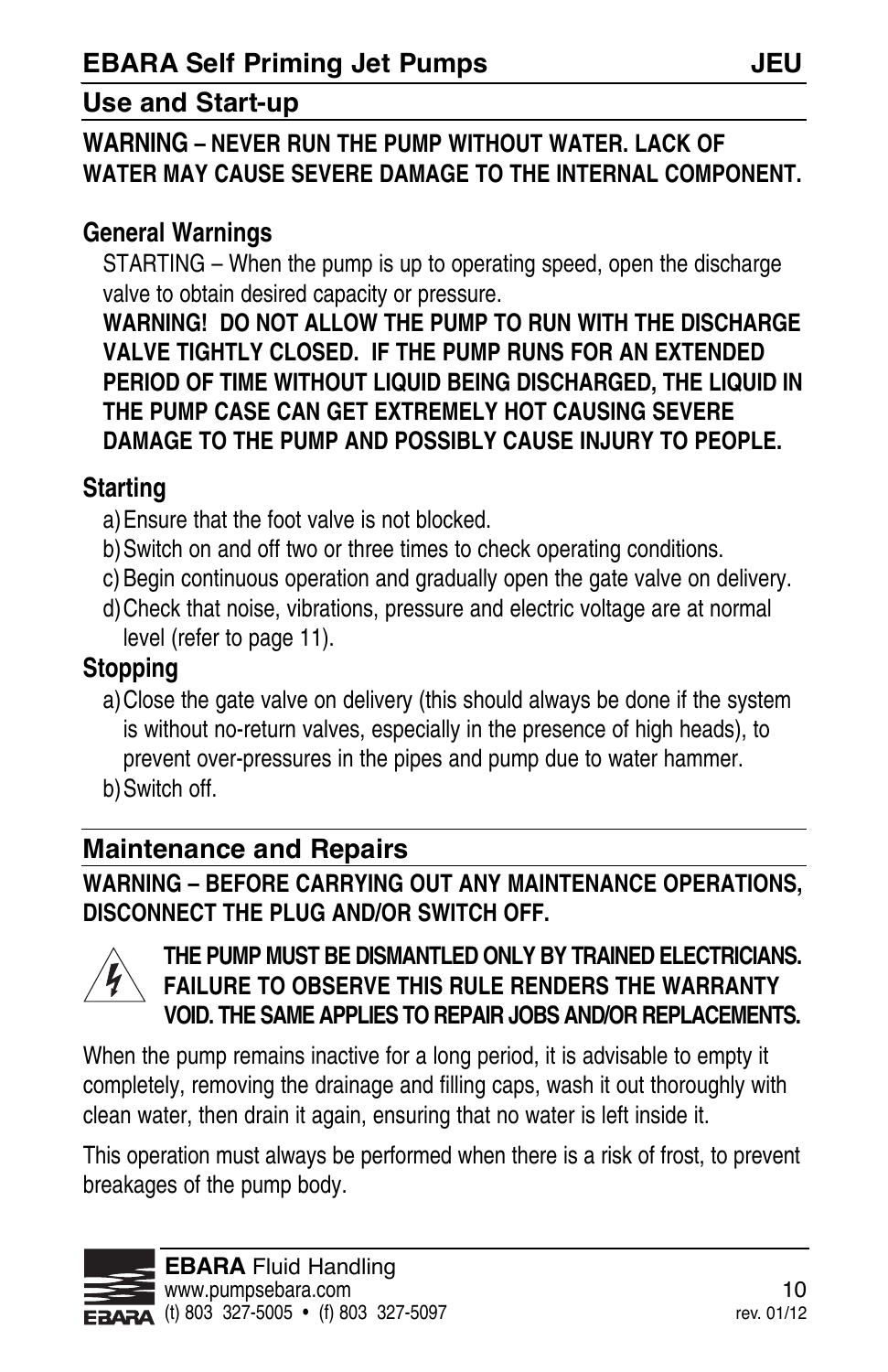#### **Troubleshooting**

#### **Type of Fault** The pump does not work (the motor does not turn over). **Cause Remedy**

Thermal protection has tripped This resets automatically (single phase) (single phase only) (three phase) (three phase) Faulty motor or capacitor **Contact the nearest distributor** Damaged bearing (noisy) Contact the nearest distributor

#### **Type of Fault** The pump does not work (the motor does not turn over). **Cause Remedy**

Voltage drop on the power line Clogged filter at end of suction Dismantle and clean the filter<br>
Foot valve blocked Clean the valve and check its Pressure too low Choke the delivery gate valve

#### **Type of Fault** The pump works at a low flow rate. **Cause <b>Remedy Remedy**

No electric power Check the contactor on the electric line Plug not inserted Check power connection to the line Automatic switch has tripped Reset the switch and check the cause

Protection fuses are burnt out Replace the fuses with others of the Incorrect electric connection Check terminal board and electric panel

Foot valve blocked Clean the valve and check its operation<br>No water in the pump Fill the pump (page 9)

Foot valve partly clogged Clean the valve and check its operation Water level too low Switch off the pump or immerse the foot valve Wrong direction of rotation Check the direction of rotation (three phase only, page 9) Wrong supply voltage Supply the pump with the correct voltage as indicated on the data plate. Leaking pipes **Check** the connections Pressure too high Check the system

**Type of Fault** The pump stops after brief periods of operation (tripping of the thermal protection). **Cause Remedy**<br> **Cause Remedy**<br> **Liquid temperature too high Remedy** The temperature exceeds the technical

limits of the pump

Internal defect Contact the nearest distributor